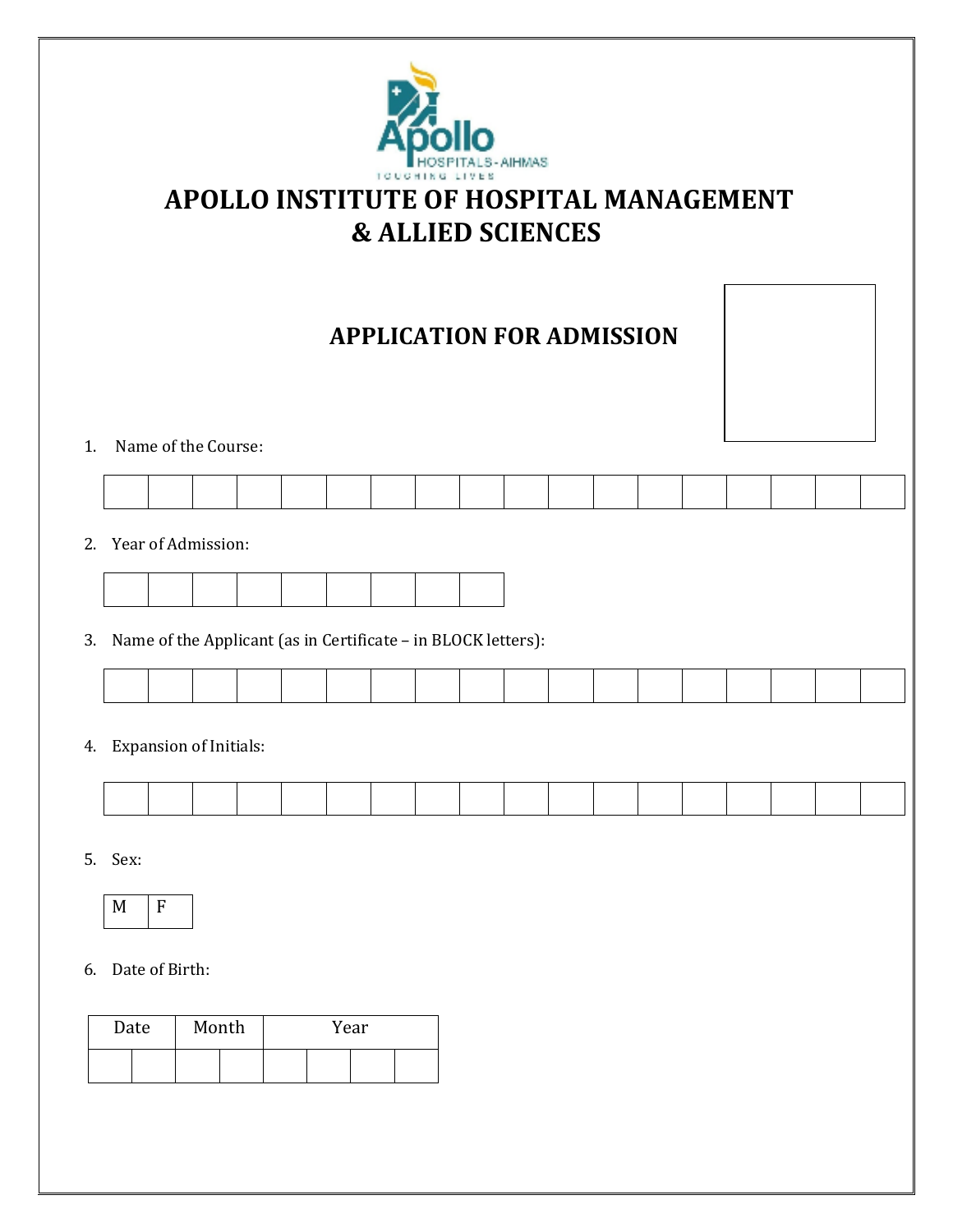|                 | 7. Name of Father/ Guardian:       |  |  |  |  |  |  |  |  |
|-----------------|------------------------------------|--|--|--|--|--|--|--|--|
|                 |                                    |  |  |  |  |  |  |  |  |
|                 | 8. Name of Mother:                 |  |  |  |  |  |  |  |  |
|                 |                                    |  |  |  |  |  |  |  |  |
|                 | 9. Native Place & State:           |  |  |  |  |  |  |  |  |
|                 |                                    |  |  |  |  |  |  |  |  |
|                 |                                    |  |  |  |  |  |  |  |  |
|                 |                                    |  |  |  |  |  |  |  |  |
|                 | 10. Permanent Residential Address: |  |  |  |  |  |  |  |  |
|                 |                                    |  |  |  |  |  |  |  |  |
|                 |                                    |  |  |  |  |  |  |  |  |
|                 |                                    |  |  |  |  |  |  |  |  |
|                 |                                    |  |  |  |  |  |  |  |  |
|                 |                                    |  |  |  |  |  |  |  |  |
|                 | 11. Present Residential Address:   |  |  |  |  |  |  |  |  |
|                 |                                    |  |  |  |  |  |  |  |  |
|                 |                                    |  |  |  |  |  |  |  |  |
|                 |                                    |  |  |  |  |  |  |  |  |
|                 |                                    |  |  |  |  |  |  |  |  |
|                 |                                    |  |  |  |  |  |  |  |  |
| 12. Email Id:   |                                    |  |  |  |  |  |  |  |  |
|                 |                                    |  |  |  |  |  |  |  |  |
| 13. Mobile No.: |                                    |  |  |  |  |  |  |  |  |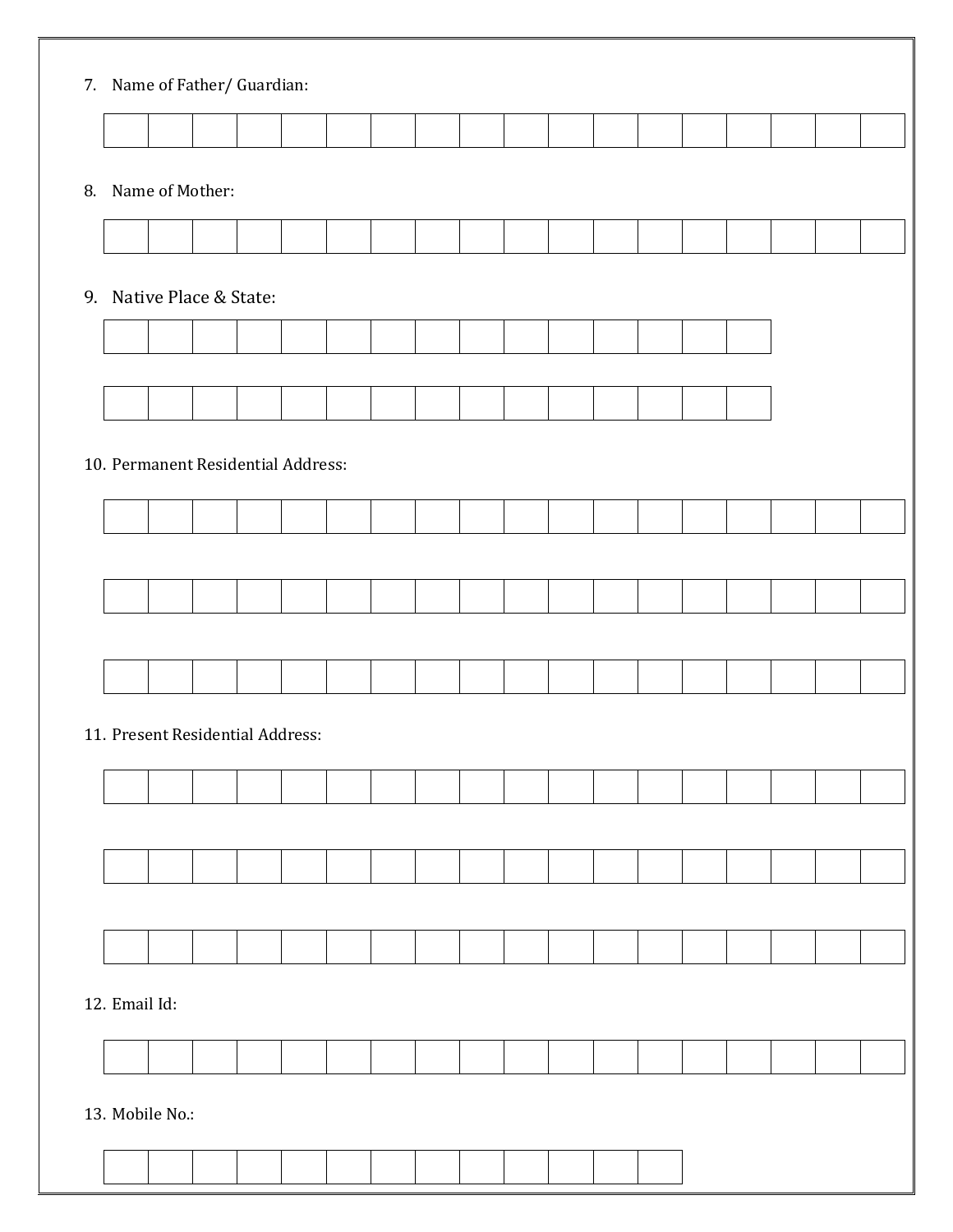## 14. Landline No.:

15. (a) Religion:



(b) Community:

|  | BC MBC OC SC ST |  |  |  |
|--|-----------------|--|--|--|
|--|-----------------|--|--|--|

16. Blood Group:



17. Qualification and marks obtained:

| Examination<br>Passed | Name of the<br>Board<br>(State/Central/<br>Others) | School/<br>College | Register<br>No. | Aggregate<br>of marks | Aggregate<br>Percentage<br>of marks | Month year<br>of Passing |
|-----------------------|----------------------------------------------------|--------------------|-----------------|-----------------------|-------------------------------------|--------------------------|
| $\mathbf X$           |                                                    |                    |                 |                       |                                     |                          |
| XII                   |                                                    |                    |                 |                       |                                     |                          |
| $UG -$                |                                                    |                    |                 |                       |                                     |                          |
|                       |                                                    |                    |                 |                       |                                     |                          |
|                       |                                                    |                    |                 |                       |                                     |                          |
|                       |                                                    |                    |                 |                       |                                     |                          |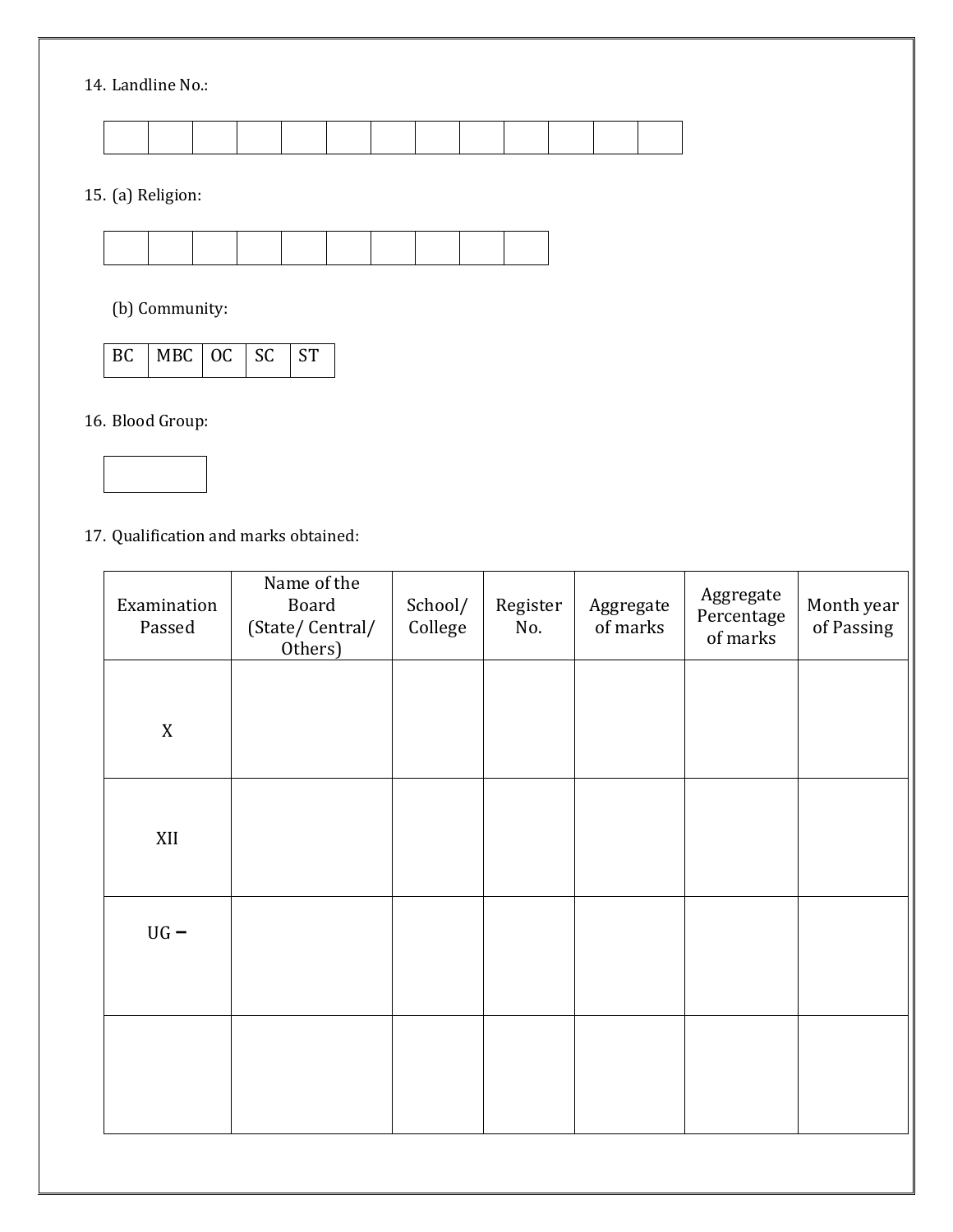# **Note:**

The following certificates should be submitted with the application with one set of attested xerox copy of the origianls failing which candidate will not be registered for course.

- 1. Mark sheet  $(10 / +2$  for UG Course) &  $(10 / +2 /$  UG for PG Course)
- 2. Transfer Certificate
- 3. Conduct Certificate
- 4. Birth Certificate
- 5. Community Certificate
- 6. Physical Fitness Certificate with Blood Group
- 7. Migration Certificate (For Other State Candidates)
- 8. Non Objection Certificate (For other Country Candidates)
- 9. Eligibility Certificate (For UG Allied Health Science Course Candidates)
- 10. Degree (For PG Course)
- 11. Provisional (For PG Course)
- 12. Registration (For Professional PG Course)
- 13. Course Completion Certificate (For PG Course)

## **DECLARATION BY THE CANDIDATE**

 I declare that the particulars mentioned above are true and I will not claim/ ask for any change with regard to any of the particulars furnished above.

I agree to abide by the rules and regulations of the University as framed from time to time.

**Date:** Signature of the Candidate